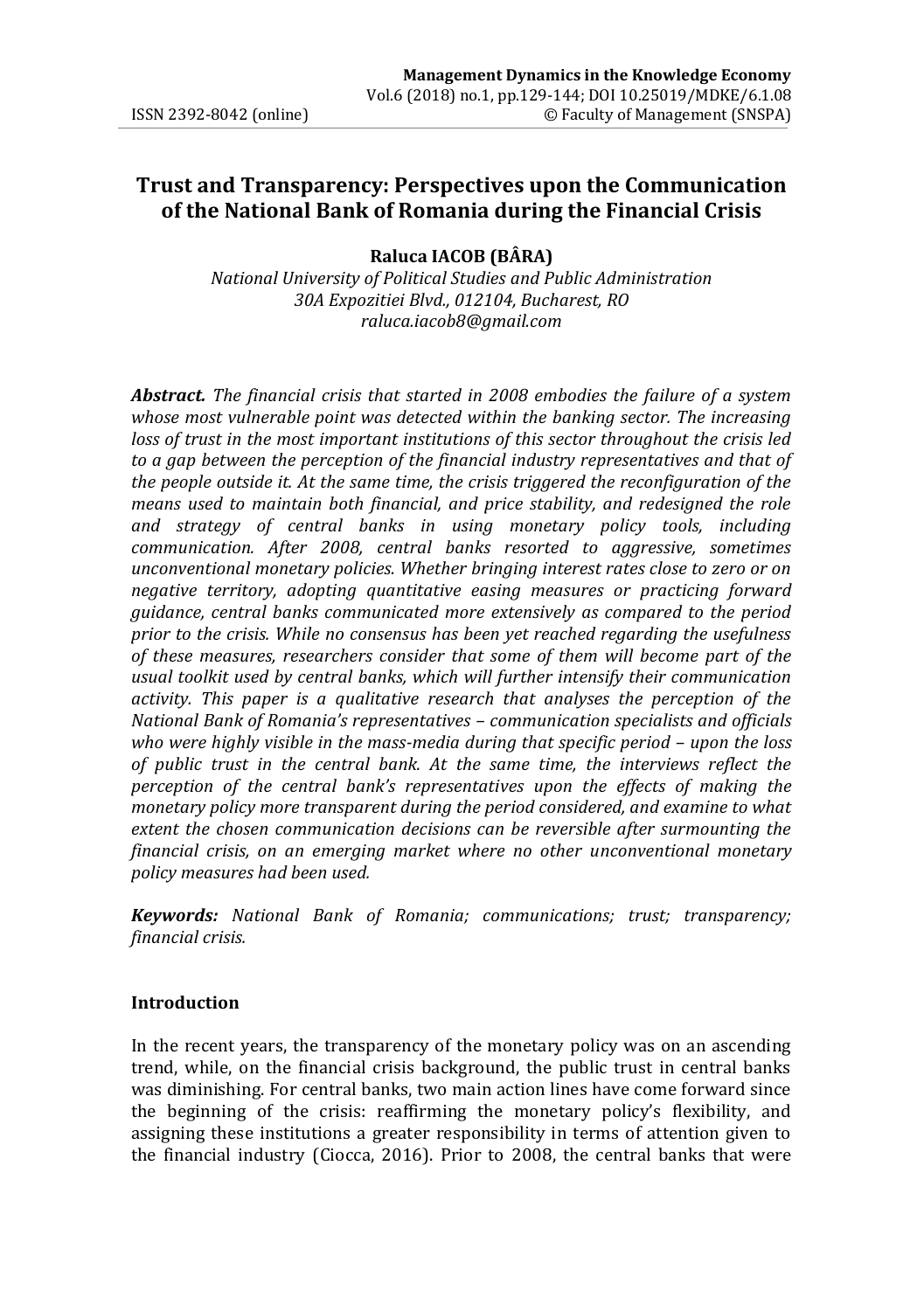*Trust and Transparency: Perspectives upon the Communication of the National Bank of Romania during the Financial Crisis* 

operationally independent and had as main goal inflation targeting, either increased or decreased monetary policy rates in order to reach the target. The macroeconomic and financial instability that followed proved the limitations of the fundamental goal of these institutions. In the first stage, central banks still applied conventional measures, decreasing the interest rates down to historical minimum thresholds. However, ensuring price stability through changes applied to monetary policy rates did not guarantee financial stability (Borio, 2011; Goodhart, 2011). By 2009, most of the developed economies had already overused this tool and had begun to test new measures. Four of the biggest central banks worldwide – Federal Reserve (Fed), European Central Bank (ECB), Bank of England (BoE) and Bank of Japan (BoJ) – also applied extensive quantitative or qualitative easing, as well as forward guidance. Researchers agree that part of these monetary policies, including forwarding guidance, will be part of central banks' strategy in the post-crisis period as well (Blinder, Ehrmann, de Haan, & Jansen, 2016). Researchers Coenen et al. (2017) highlight that during unconventional times, while relying on unconventional measures, communication about the central bank's policy is even more important due to two main reasons: "First, because some of these measures are quasi‐fiscal and therefore impose a risk on the taxpayer, and second, because some unconventional tools have more tangible distributional effects, therefore leading to a more prominent discussion of central bank policies in the public discourse and requiring a greater degree of accountability" (Coenen et al., 2017).

The loss of public trust in the main institutions of the financial industry affected central banks as well as the period considered: "It is not just bankers who have suffered a loss of public trust. In varying degrees, this is also true of big business, government and, yes, politicians and central banks" (Haldane, 2016). In the recent years, this crisis effect was the topic of several studies (Ehrmann, Soudan, & Stracca, 2013; Fischer & Hahn, 2008; Stevenson & Wolfers, 2011; Wälti, 2012). For instance, Ehrmann et al. (2013) analyze the factors influencing the trust in European Central Bank as measured by the European Commission's Eurobarometer survey, and explain the loss of public trust in these institutions based on Economy Hypothesis – erosion within the economic evolution context; Europe Hypothesis, as the global financial crisis exposed "policy makers limitations in preventing and solving global problems and the trust in the ECB has suffered because it is a European institution"; and Banks Hypothesis, in so far as, in public opinion, ECB was associated with the problems faced by the banking sector that was undeservedly supported and helped.

Previously, researchers Fischer and Hahn (2008) had shown that "the effect of macroeconomic conditions of an economy for a citizen's trust in the ECB depends on her knowledge on the European Union and its institutions". At the same time, El-Erian  $(2016, p.18)$  noticed that, regarding central banks, "the gap between awareness and reality is big, very big. It is one that cannot be justified by the irrelevance of the issues at hand (they are very relevant to our individual and collective well-beings) or by the lack of information".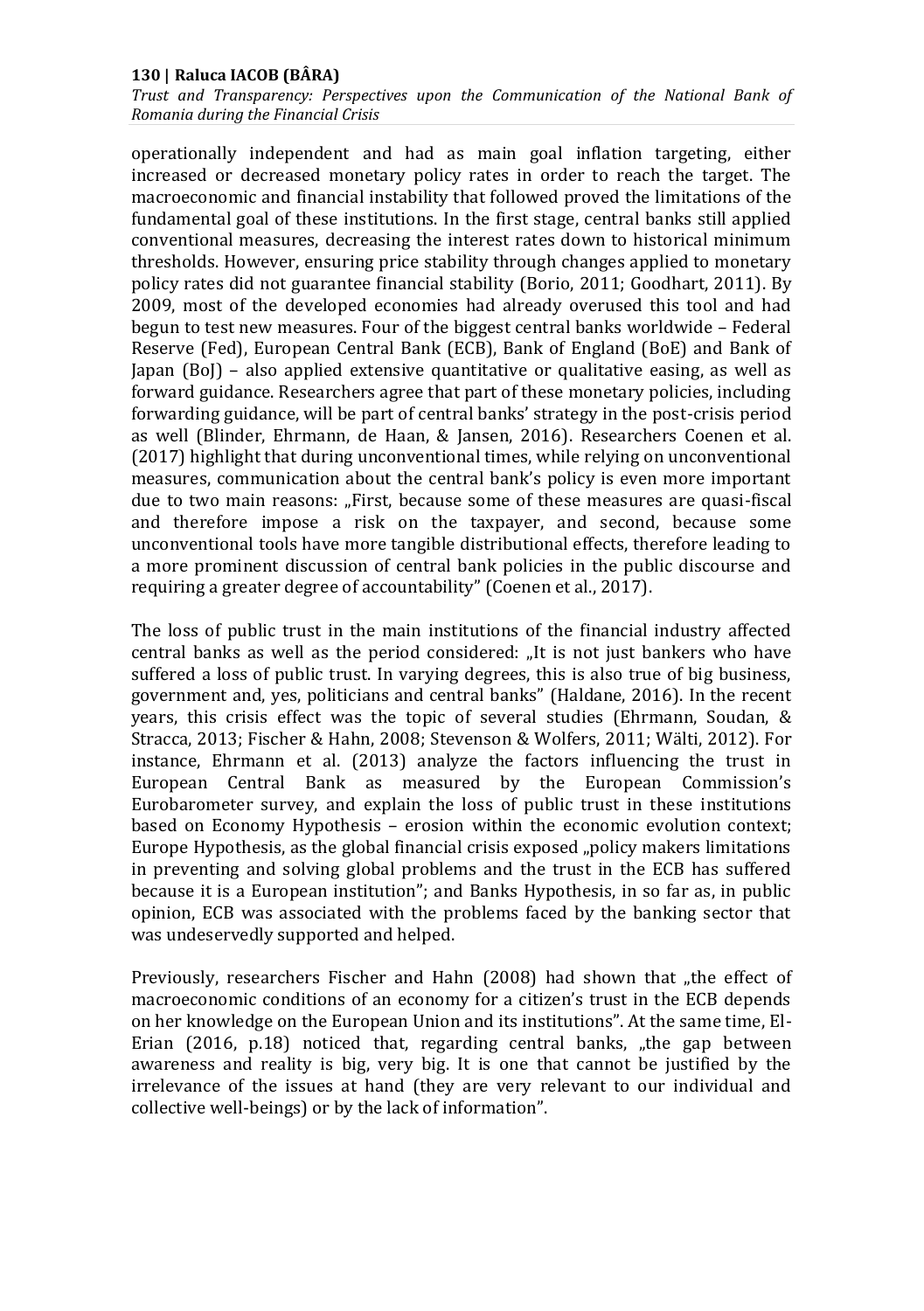This work intends to bring forth new information related to the communication used by central banks on the emerging markets, by discussing the changes towards greater transparency that were visible in National Bank of Romania's (NBR) communication strategy as monetary policy throughout the financial crisis. At the same time, the research presents NBR representatives' perception upon the loss of public trust in the central bank during the crisis, and upon the reasons that led to that loss. The paper proposes a radiography of the communication activity, based on the opinions of NBR representatives involved in this activity; on the way, they perceived or implemented, from the inside, the changes regarding the communication strategy; as well as on the assessment of the limitations involved by transparency. Researchers warn that the activity of central banks did not change equally much in all countries. Romania is one of the East-European emerging markets that did not face banking bankruptcies after 2008, where unconventional measures were applied partially or at all.

Making the monetary policy more transparent both prior, and during the crisis and the loss of public trust in central banks are some of the less approached topics of the academic literature related to the emerging European markets, such as Romania (see, for example, Dumiter, 2014; Égert, 2007; Hristev, 2014; Valentin & Rozalia, 2008). Therefore, studying NBR's communication activity during a crisis could provide useful data for the researchers interested in the communication of central banks in this area. Furthermore, the results of the research provide a perspective upon the central bank's post-crisis communication, based on the assessment of the communication strategy applied – a subject that could be the topic of future research.

# **Changes in central bank communication – general remarks on trust and transparency**

Studies on central banks' transparency show that the monetary policy triggers the best effects if it is predictable. Public expectations regarding the future, including the future decisions related to monetary policies, are important because they affect the present economic behavior (Bernanke, 2001). Transparency has to do with how easy is for the public to deduce central bank intentions from observables (Faust & Svensson, 2001). Jeanneau (2009) states that a better communication related to the actions taken by central banks decreases the uncertainty faced by the economic agents. During post-crisis period researchers identified a major change in the essence of uncertainties as compared to pre-crisis period and showed that ambiguity comes to prevail risk and become a relevant driver of agents' actions (Kozlowski, Veldkamp, & Venkateswaran, 2015; Rossi, Sekhposyan, & Soupre, 2016).

It's important that the public understands central bank's actions "not only for reasons of democratic legitimacy (…) but also in order for monetary policy to be most effective" (Woodford, 2005). Minegishi and Cournède (2009) also state that increased transparency is associated to better anchored inflation-related expectations, and, therefore, to a more stable inflation. The same aspect is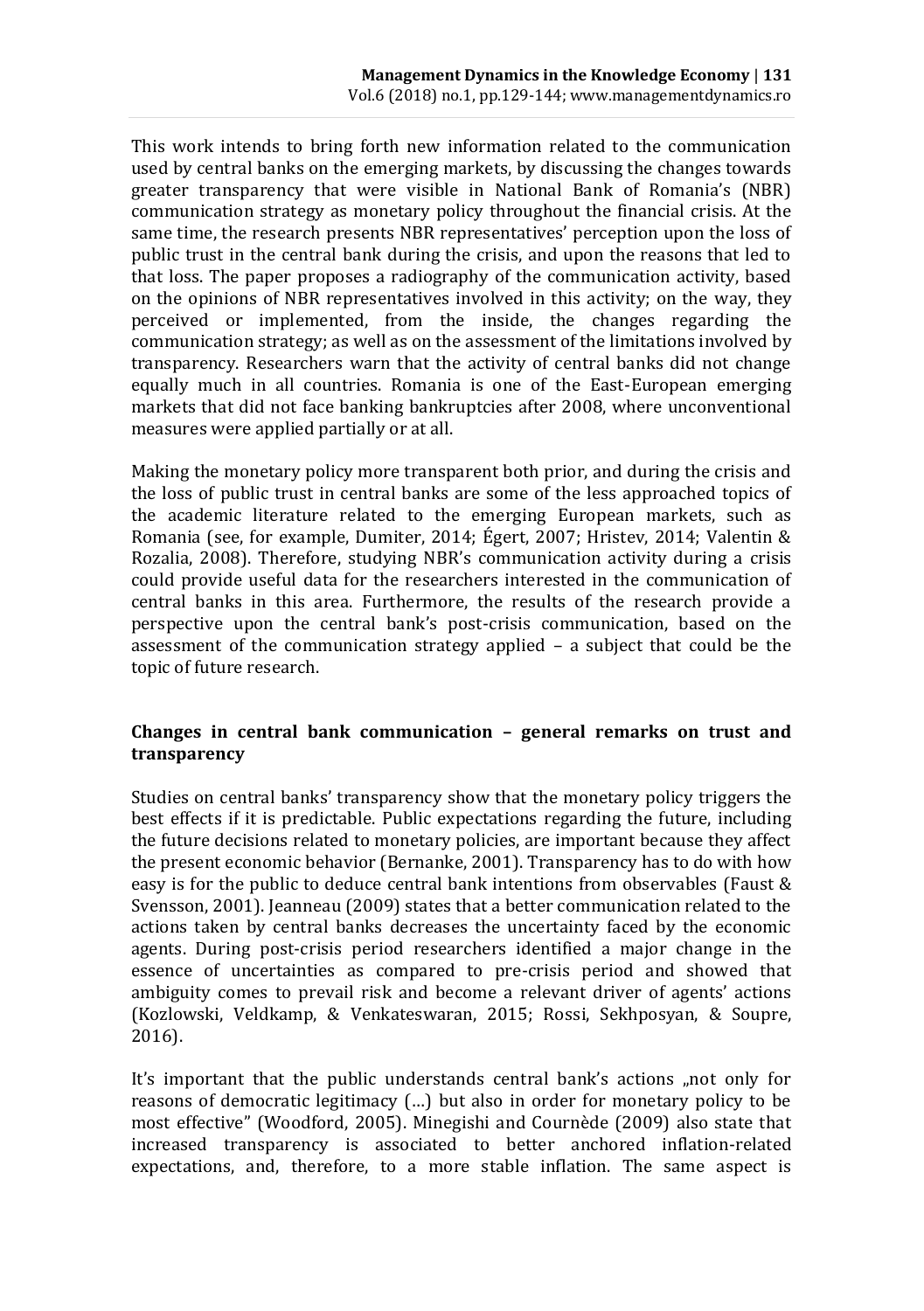*Trust and Transparency: Perspectives upon the Communication of the National Bank of Romania during the Financial Crisis* 

highlighted by researchers Dincer and Eichengreen (2013) who demonstrate, based on a transparency index and using the available data for 100 countries up to 2006 that increased transparency reduces inflation fluctuations.

Researchers Van der Cruijsen, Eijffinger and Hoogduin (2010) used both uncertainty and confusion/information overload as the two theoretical arguments to support the occurrence of an optimal intermediate level of central bank transparency at which the perceived quality of estimated inflation is optimized as has been shown (Van der Cruijsen et al., 2010). As Horvath and Vaško (2016) underlined "financial stability transparency is greater in more developed countries, especially in those with Nordic and German legal origin". Some researchers define central bank transparency based on the absence of informational asymmetry between the monetary policy decision-makers and other economic agents (Geraats, 2002). Geraats (2002) distinguishes between five aspects of transparency: political, economic, procedural, tactic and operational.

There are many researchers that analyse the possible limits or the adverse effects of central banks increased transparency. For example, Ehrmann, Eijffinger, and Fratzscher (2012) found that: "Increasing economic transparency seems to be particularly powerful at low levels of transparency. Yet at higher levels, the additional effects that can be reaped by further enhancements of economic transparency appear to be much smaller". Considering the way central bank communication affects the capacity of financial markets to anticipate monetary policy, Kool, Middeldorp, and Rosenkranz (2011) conclude: "Central banks should be aware of possible adverse effects of transparency and take note if market participants reduce investment in information". Many other researchers share the idea that increased transparency does not necessarily increase the effectiveness of monetary policy (Gosselin, Lotz, & Wyplosz, 2006; Kool & Thornton, 2015; Mishkin, 2004; Morris & Shin, 2002). The stock market response to central bank transparency is also subject to several studies (Jarocinski & Karadi, 2017; Papadamou, Sidiropoulos, & Spyromitros, 2014)

King (2016, p.179) warns that "Transparency is, however, not an end in itself. Any requirement for transparency in a central bank's deliberations should have the aim of improving the quality of its decisions". King (2016, pp.207-208) also notices that, prior to the crisis, inflation targeting seemed to be the winning strategy in order to maintain price stability, involving deep changes related to central banks communication: "Communication became more important, and central banks moved from mystery and mystique to transparency and openness".

Based on the research conducted during the first two years of crisis (2008 - 2010) on monetary regimes of the central banks in Wellington, Frankfurt, Stockholm, and London, Holmes (2013, xi-xii) concluded that all of them had the same feature: "the monetary regime (...) was about language, about communication, and (...) the ultimate aim of these communications was to recruit the public, broadly conceived, to collaborate with central bankers in achieving the ends of monetary policy". Holmes (2013, p.64) also states that confidence is "mediated by culture, a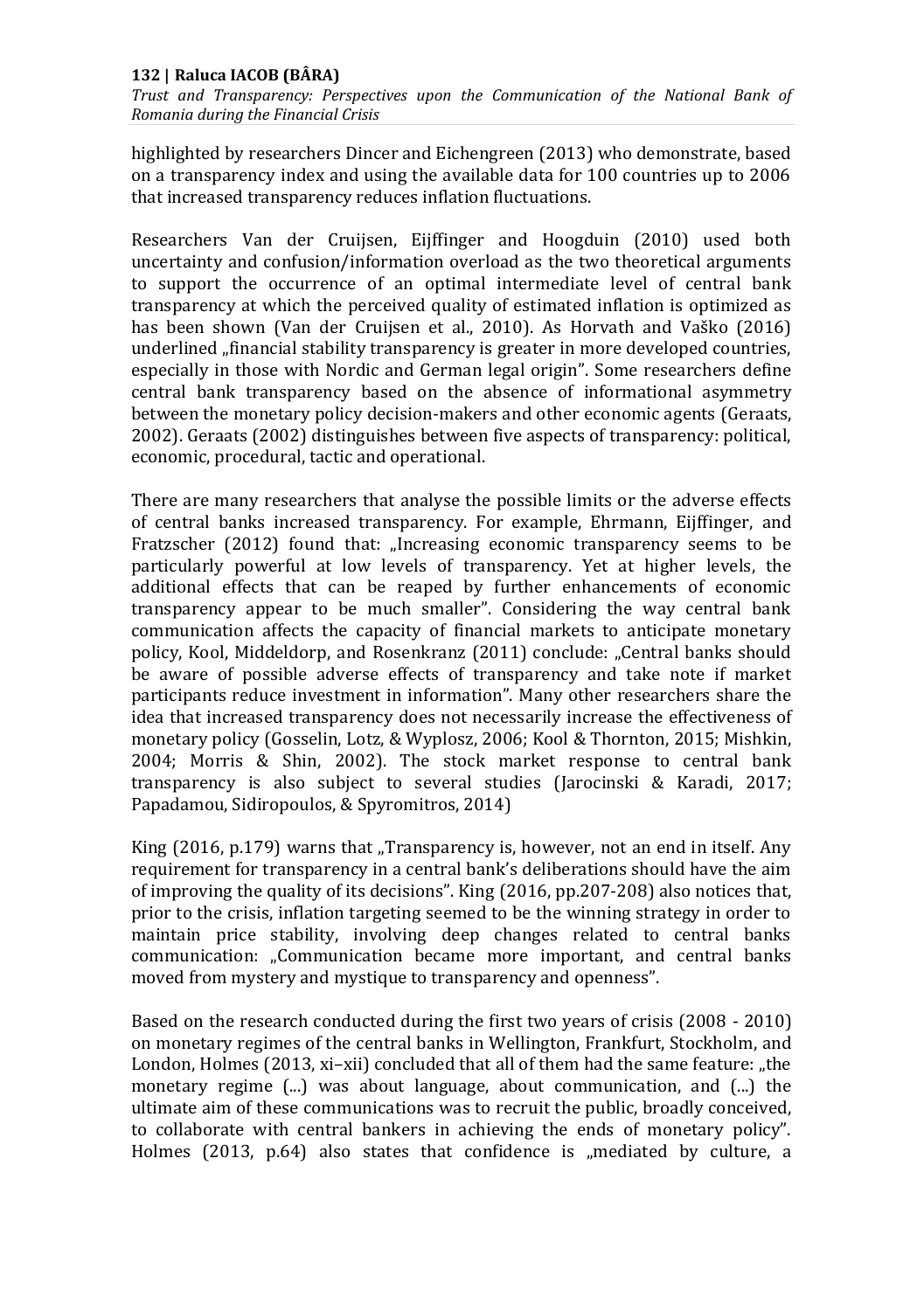communicative culture": "Expectations about the development of prices became manifest in real plans for budgets, for investment, for stocking inventories, for expanding or contracting employment, and, above all, for negotiating wages, for setting prices, for computing various commercial interest rates".

Some researchers consider that defective communication during the financial crisis was also one of the reasons for the public loss of trust in the main institutions involved. For instance, Blinder (2013, p.357) states that, during the crisis, the US financial and banking system lost their public as a result of their own discourse, which sometimes proved to be "disastrous": "The failure to frame the bank bailout strong effectively was symptomatic of a much larger failure to communicate". In these circumstances, Haldane (2016) considers that communication has the role to recover, during the post-crisis period, the loss of trust triggered during the crisis between the financial and banking sector on the one hand, and the general public on the other hand.

Researchers agree that the more extensive use of forwarding guidance, especially when the interest rates are decreased to historical minimum thresholds, is the most important change in central banks communication (Blinder et al., 2016; Filardo & Hofmann, 2014), and that public trust and perceived transparency are positively related (Van der Cruijsen & Eijffinger, 2010). In their attempt to establish the main reasons for the public loss of trust in central banks, researchers Ehrmann et al. (2013) focused on the main pre-crisis factors, also stating that a better knowledge of the central bank activity – in their analysis, specifically of the European Central Bank – generates more trust in normal times and even more so during the financial crisis. Taking responsibilities that go beyond their essential goals represents another important reason which led to a credibility loss after 2008. In these circumstances, King (2016, p.180) considers that central banks could retain their credibility if they admit their limitations: "To retain credibility, it is important that central banks do not claim to know more than they in fact do".

But how do the central bankers evaluate the received criticism during the crisis and the threats to independence? As Blinder, Ehrmann, Jansen, and De Haan (2017) reinforced, while 40% of the academics generally think that their country´s central bank received "a lot of criticism", only approximatively10% from the central bankers considered that they received "a lot of criticism". When assessing the criticism central banks have received in their crisis-fighting efforts, 30% of the central bankers reported that their institution didn't receive any criticism. They are also less concerned about threats to the central bank's independence from their government, with almost 70 percent of central bankers seeing no or only little threats to independence – in contrast to almost 40 percent of academics seeing moderate or even substantial threats to independence (Blinder et al., 2017).

As part of the emerging economies in the European Union, Romania followed the same stereotype and it benefited from the financial support from IMF, EU, EBRD. Radu (2016) states that "the abundance of cheap money, the real estate boom, the weakness of the financial regulatory system created important vulnerabilities that brought Romania on the edge of economic collapse". Referring to the Romanian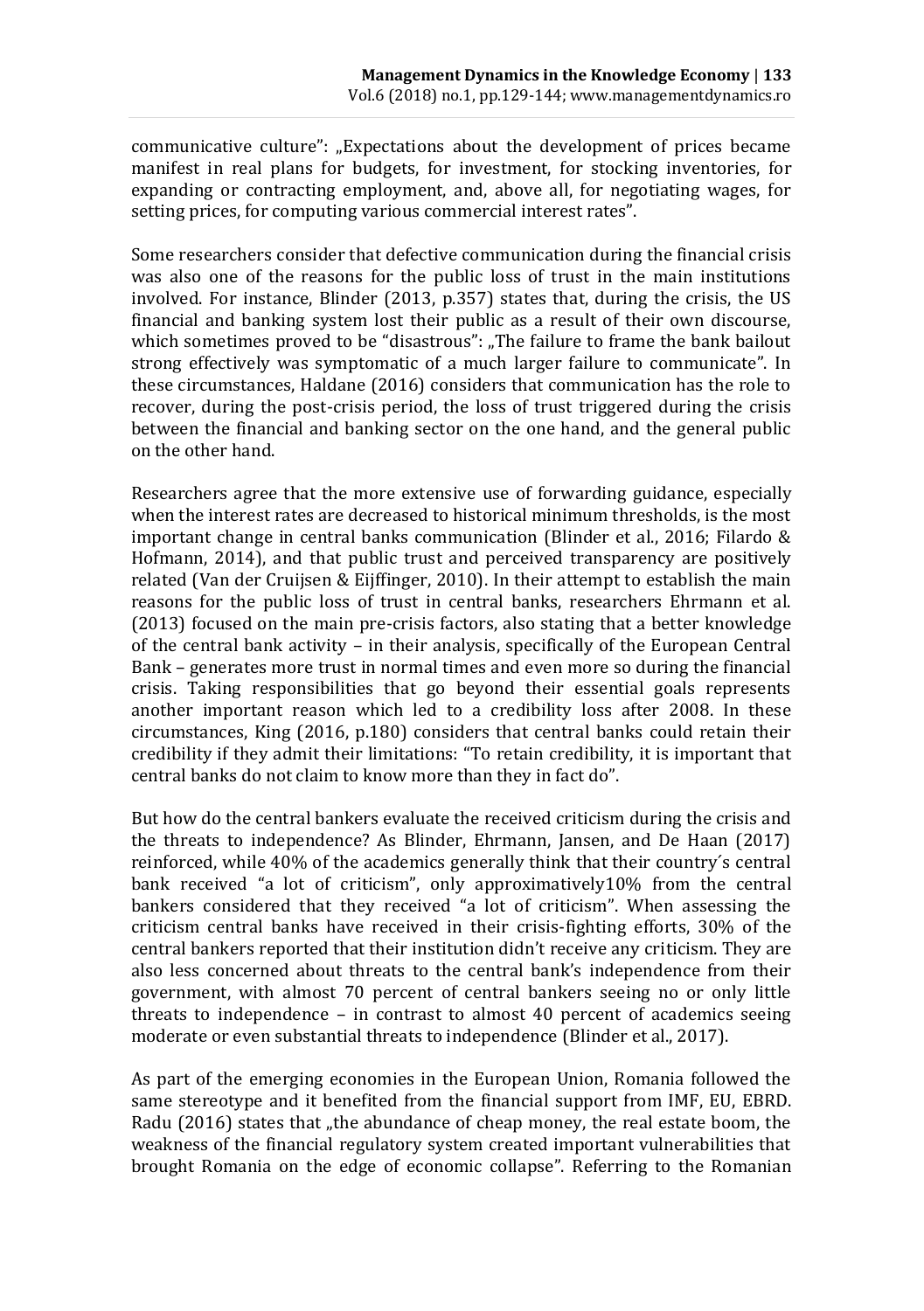*Trust and Transparency: Perspectives upon the Communication of the National Bank of Romania during the Financial Crisis* 

financial market, researchers agree on the fact that "the banking system should be more responsible, and its management more aware of the weight it carries" (Treapăt & Anghel, 2014, p.483).

### **Study goals and method**

This article examines how the National Bank of Romania's representatives perceive the loss of public trust in the central bank during the crisis and its causes, and, at the same time, analyzes, from the perspective of the same representatives, to which extent one of the profound changes in NBR communication implemented starting with 2016 – namely releasing the minutes of the monetary policy meetings – will remain in place after surmounting the financial crisis. Making the monetary policy more transparent during the crisis and the loss of public trust in central banks are some of the less approached topics of the academic literature related to the emerging European markets, such as Romania. Therefore, studying NBR's communication activity during a crisis could provide useful data for the researchers interested in the communication of central banks in this area. Furthermore, the results of the research provide a perspective upon the central bank's post-crisis communication, based on the assessment of the communication strategy applied – a subject that could be the topic of future research. Therefore, the article intends to see whether part of the results of the research conducted by Blinder et al. (2016) on the changes regarding the central banks communication towards increased transparency is also validated on the Romanian emerging market, where unconventional measures related to monetary policy, negative interest rates, and quantitative and qualitative easing have not been used. Based on a survey sent to 95 central banks worldwide, as well as to over 400 economists, Blinder et al. (2016) concluded that the changes in the central banks communication will linger even after the crisis ends, and a "large minority" (approx. 20%, but only 7% of the governors coming from advanced economies) anticipates new changes towards an even greater transparency.

At the same time, the research also takes into account how, during the financial crisis, the National Bank of Romania's representatives perceive the loss of public trust in their institution and which are, in their opinion, the main causes for this. Trust was not precisely defined, leaving room for interpretation from the interviewees. The data was collected following a qualitative research based on individual information-collecting semi-structured interviews taken with 20 NBR representatives. The 20 participants to the interviews conducted between January and April 2017 were selected based on the expertise and involvement level in the National Bank of Romania's communication activity, as well as based on their seniority within the institution, so that they be able to place within a historical perspective the communication activity evolution, in the context of the necessary pre-crisis – post-crisis comparison.

The interviewees making up the sample were: a member of the NBR management board, three advisors of the Governor, three strategy consultants, six managing and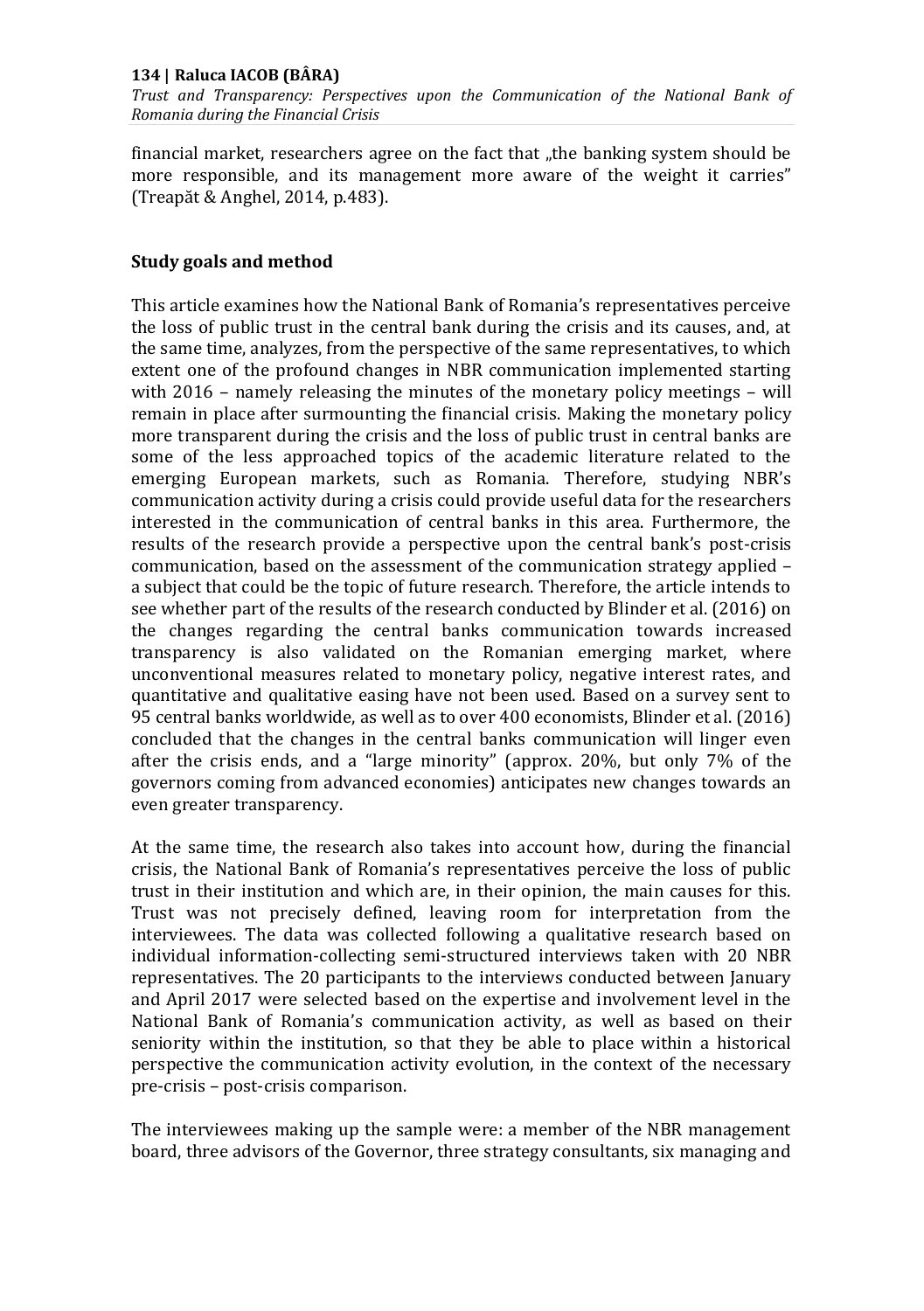deputy directors, four communication and PR experts, one head of the department, one economist and a former NBR advisor on financial education projects. Their seniority in the institution varies between over 30 years (two of the interviewees are NBR employees since 1986 and 1987) and 4 years. The average work seniority in the central bank of the interviewees that make up this sample is 17.5 years. 11 representatives of the interviewees were visible in the mass-media throughout the entire financial crisis, through statements, presentations during press conferences or seminars, and opinions published on the NBR blog. The other 9 were involved in creating and implementing the communication strategy, in writing the messages disseminated throughout the crisis or in organizing events, seminars and presentations, which had as result the exposure of the institution to mass-media or the specialized public, also on other issues than the ones triggered by the financial crisis. Regarding the represented departments, 7 respondents are (or were) part of the Communication Directorate of the National Bank of Romania between 2008 and 2017. Other representative directorates covered by the interviewees are the Directorate for Financial Stability, the Directorate for Economic Modelling and Forecasts, the Directorate for Legal Affairs, the Directorate for Secretariat and Public Relations. In terms of gender representation, 12 respondents are men, and 8 are women.

The research questions that guided the scientific approach refer to the representatives' perception upon public trust in NBR and making communication more transparent:

Q1. What is the NBR representatives' perception upon the loss of public trust in the central bank and its causes?

Q2. The communication changes towards increased monetary policy transparency – more precisely, publishing the minutes of the monetary policy meetings – will linger after surmounting the financial crisis or are reversible?

Having these research questions as focus points, the interviews also targeted other areas of the communication activity in the post-crisis period, which will be mentioned throughout the analysis.

# **Findings**

### *How the loss of trust is perceived*

Most of the interviewed NBR representatives stated that, in their opinion, starting with 2008, an erosion of the public trust in the institution they represent occurred. However, the research findings reveal a balance in assessing the degree of this loss of trust. 9 of the respondents considered that "the loss of trust was relatively insignificant", "there was no loss of trust, but a battle to trigger a trust crisis" or "a solidarity test for the institution", while 11 of them acknowledged a trust crisis. 4 of the interviewees who perceived a small loss of trust considered that the focus moved from the institution onto its management: the trust crisis did not affect the institution, but rather "the governor's credibility, as well as that of the employees with management roles was doubted". Some of the interviewees who tried to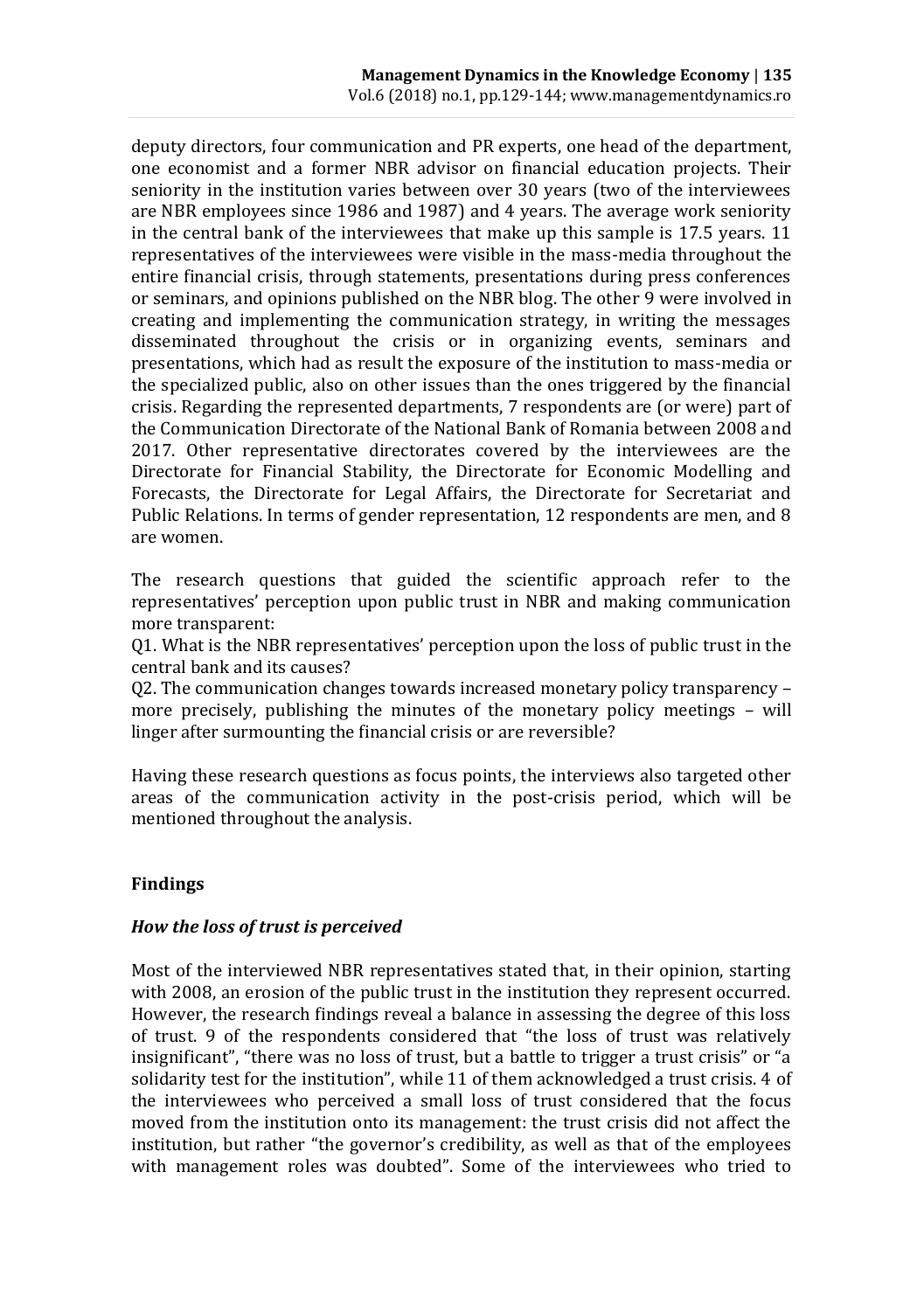*Trust and Transparency: Perspectives upon the Communication of the National Bank of Romania during the Financial Crisis* 

estimate how much time would be needed to recover the trust that was lost during the financial crisis stressed the need for a longer timeframe (that could extend even to a generation). The difficult change of mentalities, along with the absence of unbiased mass-media, represented the main explanations for a possible delay in recovering the public trust level prior to 2008.

### *Very high reputation and general context*

5 interviewees related the decline of the public trust in NBR to the very good reputation that the institution used to have before and in the first part of the crisis, more precisely until 2013. The loss of trust didn't occur right after the crisis started worldwide, a fact which is visible in the opinion barometers as well. For instance, the IRSOP barometer (*IRSOP*, 2016) shows that, in March 2016, for 44,2% of the Romanians, "the trust level in NBR was high and very high, as compared with 51,3% in December 2014. The interviewees also referred to an "extraordinary prestige", to the fact that, in the first years after 2008, "everyone loved NBR because during the crisis it had the most rational institutional behavior".

At the same time, the interviewees explain the loss of public trust in NBR referring to the evolution of the economy, to tracking the financial crisis epicenter within the banking sector, and to the overall loss of trust in the European institutions, and not only: "Central banks have entered a new historical period, much more complicated, and more difficult. Since they were cornered, their credibility was affected everywhere: Fed, ECB, NBR, although NBR had a great advantage (...) since we didn't have the threat of bankruptcies to force us into interventions that would further tension the public budget".

The high level of prestige that NBR enjoyed prior to the crisis is associated with this general decline, visible also on the European emerging markets that did not face the high public and private debt. Some interviewees considered that the public expectations regarding the central bank were oversized, and NBR "agreed to play this game, accepting the fact that it has answers and solutions to all problems".

# *NBR – defender of the banks*

The communication of monetary policy goals was complemented and sometimes sent to the background during the crisis by the messages related to the financial market regulation and supervision. On the Romanian market, among the important subjects that complemented the fundamental goal after 2008, NBR was involved in the debates related to the changes to the Tax Code (2014); the Swiss franc loans crisis (2015-2016); the Greek-owned banks crisis (2015); the changes to the law of mortgage lending (giving in payment law, freezing of the Swiss franc - Romanian national currency exchange rate) (2015 – 2017). This study is focused mainly on the effects generated by the debates on two issues that erupted during 2015 – 2016 – the Swiss franc loans crisis and giving in payment law.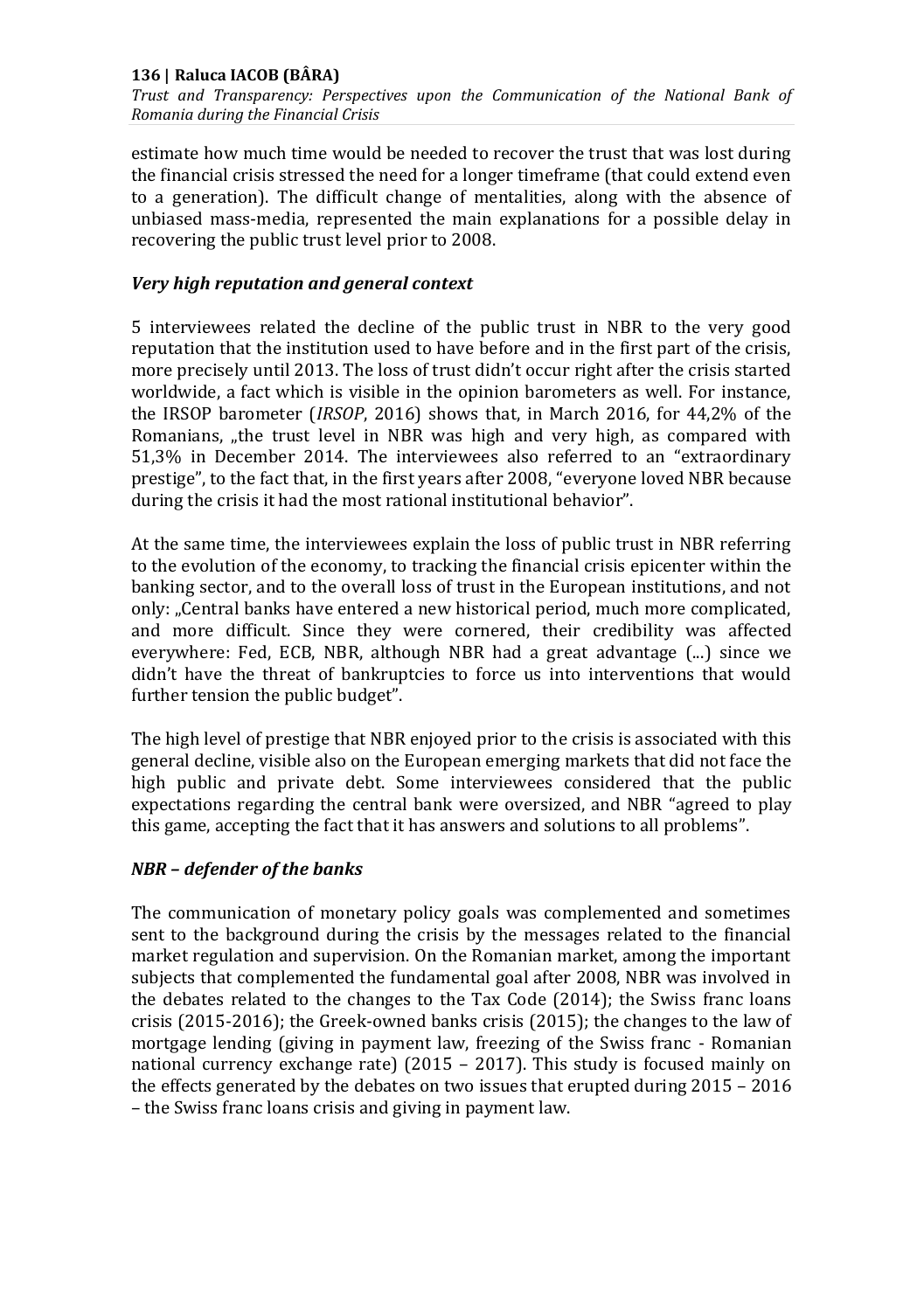In the NBR representatives' opinion, the "bank defender" tag attached by some of the mass-media after these actions might have two further explanations. Some of the respondents consider that the tag was favored by NBR's too sustained and vocal intervention: "I think we were in the media too many times and we made too many statements", "now everyone gets to speak on behalf of NBR". However, for some of the interviewees, the reason for this coming forward isn't the lack of a proper dosage regarding the institution's messages, but the lack of proper reaction from commercial banks: "NBR spoke as much as it had to. NBR seemed vocal (...) because the banks themselves kept silent", "commercial banks were the ones to leave the impression that they are defended by NBR", "the central bank had to bear all alone this weight that the commercial banks left when backing off". There are also opinions stating that "no matter what we'd say, those who put the 'bank defender' tag on us were those who were directly interested, namely those who were affected by the previous behavior".

The evaluation of the communication activity focuses on five communication tactics and lines that, from the interviewees' point of view, were missing from the communication strategy and could have contributed to maintaining and increasing the general public trust in the institution during the period considered. By the number of respondents who mentioned them, these are a better coordination of public appearances, a proactive attitude, focusing on the fundamental goal of the central bank, diversifying the communication channels and empathy. Most of the respondents (7) mentioned the lack of public appearances coordination, the absence of a "single voice" or of a "unifying language", "better structured messages between communicators, increased coherence and less personal pride", and also the fact that, in the case of legislative changes, "the Management Board did not speak alongside the Governor".

The lack of proactive attitude in NBR's communication was mentioned by 6 of the 20 respondents, who considered that "we could interfere faster", "communication should have been rather proactive", "more resolute decisions failed to be taken in some situations". Some interviewees consider that "the main elements in the bank's activity should be better promoted and understood, and, based on them, the credibility that was lost has to be recovered and rebuilt", while some others state that the proactive communication attitude should have been doubled by the communication channels diversification, noticing that those who sent the messages which contributed to the loss of trust in NBR reached the general public "perhaps because they speculated more efficient communication channels". The interviewees identified empathy as the lacking element in building up some of the messages: "back then, for image purposes, empathy would have helped", "if empathy is a communication element, then yes, we could have been more emphatic".

In the context of shaping the NBR's image as bank defender, some of the interviewees criticized "the lack of solidarity of the banking sector" and considered that the lack of reaction from the central bank wouldn't have been justified, underlining that "if the banking industry is creating systemic risks, it must change its attitude, you can't drag them on, you can't defend them no matter what".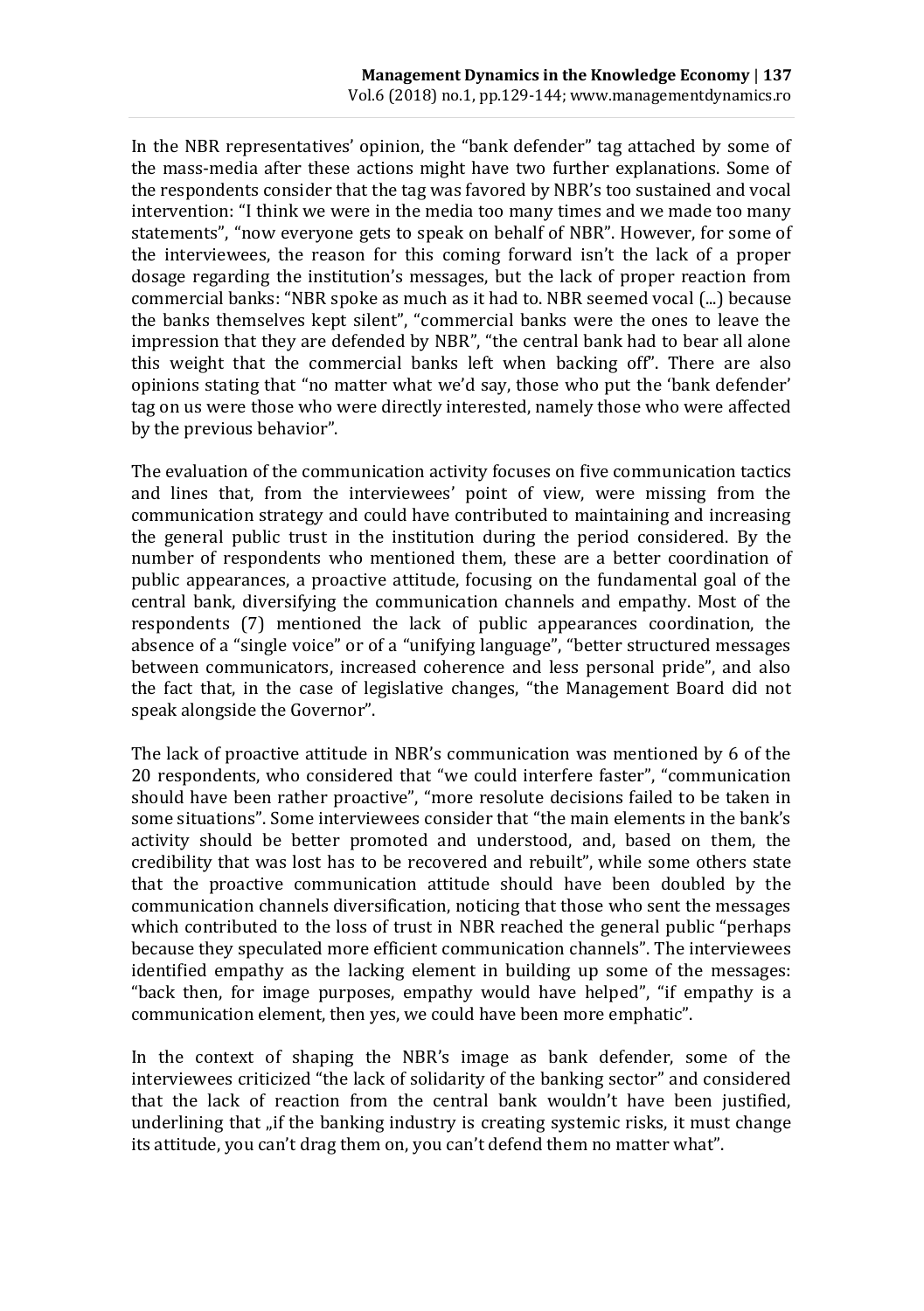*Trust and Transparency: Perspectives upon the Communication of the National Bank of Romania during the Financial Crisis* 

Therefore, some of the expressed opinions highlight the absence of a coherent internal communication process within the Romanian banking sector – a topic that is worthy of a dedicated paper. The results of a research focused on organizational communication in five knowledge-intensive services sectors in Romania (advertising-marketing, IT&C, banking, research-development and highereducation) showed that the bank's employees consider that their interests are not fully represented by the existent branch union (Cismaru & Leovaridis, 2014).

### *Target audience*

In the interviewees' opinion, one of the main reasons for the loss of trust was the low level of understanding of central bank's fundamental goal and of NBR's overall activity amongst the general audience. More precisely, 9 of the 20 respondents mentioned the "financial and economic illiteracy" as a factor that made possible an effortless manipulation of the general public. Therefore, during the recent years, without direct knowledge, the general public supposedly shaped its perceptions based on the information received/heard from the "noisy opinion-makers".

The respondents' opinions are thus different: most of them blame this effect exclusively on the understanding level, but there are also opinions that stress the decisive role of some influencers and endorsers whose intention was to manipulate the general public. In this context, as previously highlighted, some of the interviewees underlined the lack of a proactive attitude from NBR, which, during the crisis, would have alleviated this lack of understanding amongst the general public. Regarding the reasons for the loss of trust, some interviewees also added the fact that even the audience that analyses the central bank in relation to its goal could have been negatively affected by the "failure to reach the exact inflation targeting for a long time".

### **Publishing the minutes of the monetary policy meetings – reversible or not?**

Most of the central banks in the world, including the ECB, Fed, BoE followed the path to an intensive communication activity while implementing "unorthodox" monetary policies. As Coenen et al. (2017) consider, "the intention of the central banks has been to publicly define the scope and implementation of these unconventional policies, as well as to build a common understanding of their effectiveness". The NBR has not been an exception to this rule. As Table 1 indicates, the instruments used by Romanian central bank to announce monetary policy decisions are in line with those used by key-central banks at the global level.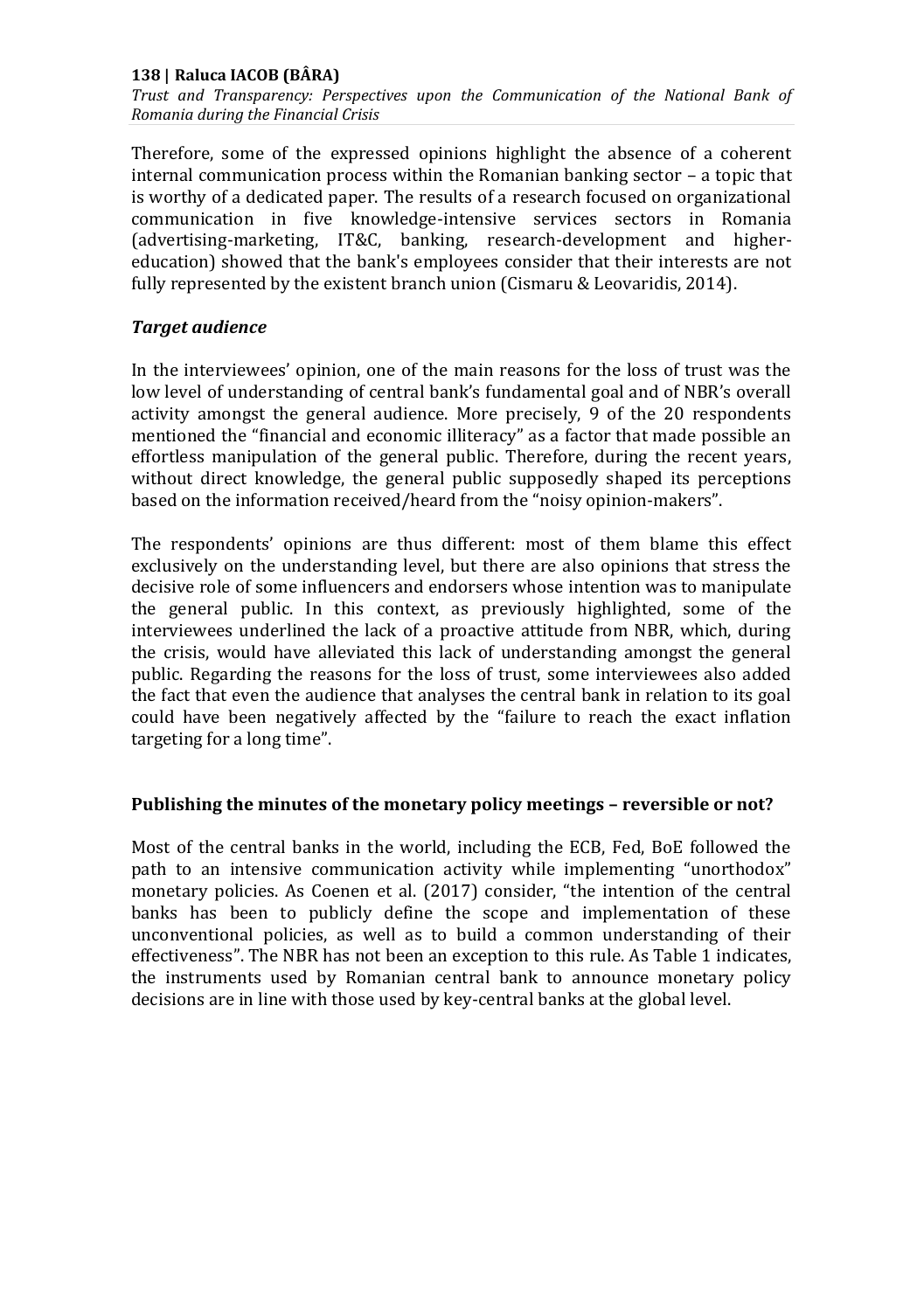|                                                                 | <b>Central Banks</b>                                                                                                   |                                                                                                                                                                                                           |                                                                                                    |                                                                                                                                                                                                                        |                                                                                            |                                                                                                                                                          |
|-----------------------------------------------------------------|------------------------------------------------------------------------------------------------------------------------|-----------------------------------------------------------------------------------------------------------------------------------------------------------------------------------------------------------|----------------------------------------------------------------------------------------------------|------------------------------------------------------------------------------------------------------------------------------------------------------------------------------------------------------------------------|--------------------------------------------------------------------------------------------|----------------------------------------------------------------------------------------------------------------------------------------------------------|
| <b>Instruments</b>                                              | <b>National</b><br><b>Bank of</b><br>Romania<br>(NBR)                                                                  | European Central<br>Bank (ECB)                                                                                                                                                                            | <b>Bank of</b><br>England<br>(BoE)                                                                 | <b>Federal Reserve</b><br>(Fed)                                                                                                                                                                                        | <b>Bank of Japan</b><br>(Bo)                                                               | <b>Reserve Bank of</b><br><b>New Zealand</b><br>(RBNZ)                                                                                                   |
| Press release<br>after monetarv<br>policy meetings<br>(MPM)     | 8 times a<br>vear<br>Decisions are<br>explained                                                                        | 8 times a year<br>Decisions are<br>explained                                                                                                                                                              | 8 times a year<br>Decisions are<br>explained                                                       | 8 times a year<br>Decisions are<br>explained                                                                                                                                                                           | 8 times a year<br>Decisions are<br>explained                                               | 8 times a year<br>Decisions are<br>explained                                                                                                             |
| Press<br>conference after<br><b>MPM</b>                         | 8 times a<br>vear<br>No live<br>webcast<br>Governor<br>speeches<br>Q&A session                                         | 8 times a year<br>Webcast<br>Governor speeches<br>0&A session                                                                                                                                             | 4 times a year<br>Webcast<br>Governor<br>speeches<br>Q&A session                                   | 4 times a year<br>Webcast<br>Governor<br>speeches<br>Q&Q session                                                                                                                                                       | 8 times a year<br>Webcast<br>Governor<br>speeches<br>Q&A session                           | 8 times a year<br>Webcast<br>Governor<br>speeches<br>Q&A sessions                                                                                        |
| <b>Publication of</b><br>minutes and/or<br>voting behavior      | Yes<br>With voting<br>behavior (no<br>names)<br>1 week after<br>MPM                                                    | Yes<br>No voting behavior<br>4 weeks after MPM                                                                                                                                                            | Yes<br>With voting<br>hehavior<br>(naming the<br>voters)<br>Simultaneously<br>with the<br>decision | Yes<br>With voting<br>behavior<br>(naming the<br>voters)<br>3 weeks after the<br><b>MPM</b>                                                                                                                            | Yes<br>With voting<br>behavior<br>(naming the<br>voters)<br>$4 - 6$ weeks<br>after the MPM | No                                                                                                                                                       |
| Periodical<br>reports<br>providing<br>background<br>information | Economic<br>bulletin<br>(12/year)<br>Inflation<br>reports<br>(4/year)<br>Financial<br>stability<br>reports<br>(2/year) | Economic bulletin<br>(12/year, 2 weeks<br>after MPM)<br>Reports on the<br>Euro-system's<br>covered bond<br>purchase program<br>(12/year)<br>Macroeconomic<br>projections for the<br>euro area<br>(4/year) | Inflation<br>reports<br>(4/year)<br>Financial<br>stability<br>reports<br>(2/year)                  | Beige Book<br>(Summary of<br>Commentary on<br>Current<br>Economic<br>Conditions)<br>(8/year)<br>Report on<br>Federal Reserve<br><b>Balance Sheet</b><br>Developments<br>(4/year)<br>Monetary Policy<br>Report (2/year) | The outlook for<br>Economic<br>Activity and<br>Prices<br>$(4$ /year)                       | Official Cash Rate<br>(OCR)<br>announcement<br>(8/year)<br>Financial<br><b>Stability Reports</b><br>(2/year)<br>Monetary Policy<br>Statement<br>(4/year) |

### *Table 1. Instruments used by central banks to announce monetary policy decisions*

According to Dincer and Eichengreen (2013) transparency index, NBR was evaluated in 2010 at 7.5 points (indices ranges from 0 to 15). The most transparent central banks in 2010 were the Swedish Riksbank, the Reserve Bank of New Zealand, the Central Bank of Hungary, the Czech National Bank, the Bank of England and the Bank of Israel as has been shown (Dincer & Eichengreen, 2013). Following the path established by Dincer and Eichengreen (2013), researchers Horvath and Vaško (2016) constructed an index reflecting central banks' financial stability in 110 countries, from 2000 to 2011. United Kingdom, Czech Republic, and Hungary are placed top with the highest Financial Stability Transparency Index (index values as of 2011), while Romania comes in 9th place. According to the above mentioned researchers, an increased transparency is valuable during usual financial phases but during financial crisis periods, it can become one of the determining factors of a higher financial stress.

During the last seven years, NBR has made significant progress towards increased transparency. The process started in 2005 when the National Bank of Romania adopted the strategy of directly targeting inflation, thus entering the stage of using communication as a monetary policy tool. Transparency of monetary policy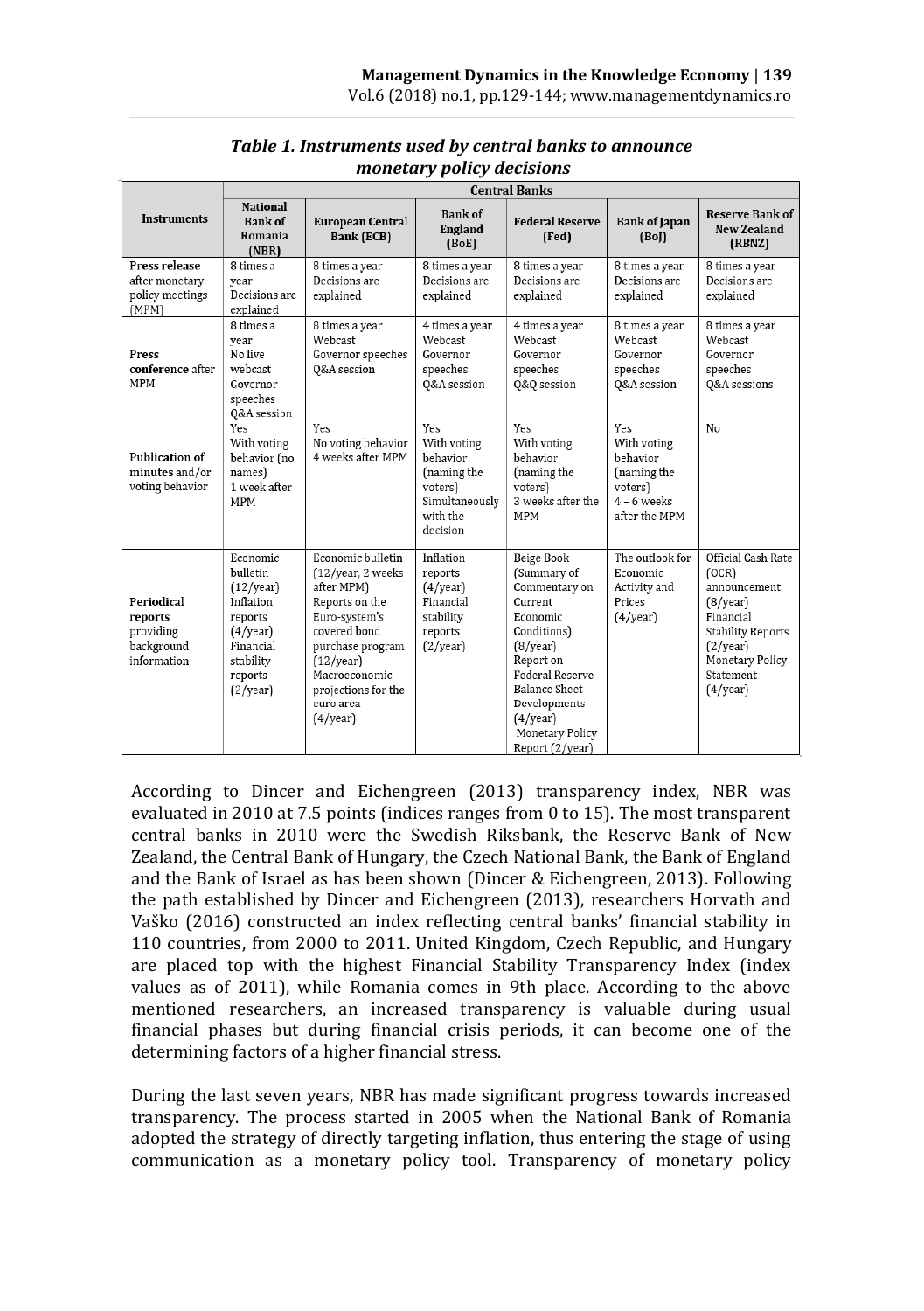*Trust and Transparency: Perspectives upon the Communication of the National Bank of Romania during the Financial Crisis* 

decisions is noticeable in publishing the monetary policy meetings calendar of the Management Board, in publishing the press releases, and in bringing forth the press releases by the Governor during the press briefings after each such MB meeting. At the same time, the Report on inflation and the monetary policy framework are discussed at quarterly conferences. In 2016, NBR increased monetary policy transparency by including a new communication method that consisted of publishing the minutes of the monetary policy meetings. The same year, the central bank decided to also disclose the income of NBR's MB members. NBR is also one of the first central banks worldwide that decided to publish, starting with 2006, and regular reports on financial stability.

Most of the interviewees (15) consider that the most recent decision in favor of transparency – namely publishing the minutes of the monetary policy meetings – won't be reversible after the financial crisis ends. 4 respondents did not make predictions, one of them arguing that, in order to be able to give an answer, "there are many factors to take into account, not only financial and banking-related but politics-related as well". Only one respondent considered that this measure could be reversible on the long run, based on a historical perspective – "history shows us that nothing we gained is gained for good".

Overall, the role of monetary policy transparency is seen as an important one for the results of the decisions taken. Estimating that NBR won't abandon the transparency-related measures, 12 interviewees consider the publication of the summaries as "a progress", a decision that "decreases incertitude and the volatility of expectations", a measure that brought NBR "alongside important peers", also stating that "our transparency process standards are very high". Only two interviewees argue the irreversibility of summary publishing exclusively by anticipating the negative public reactions in the case of such scenario. However, some of the interviewees point out the limitations of the transparency process and reflect upon the reactive character of the decision taken by NBR during a moment imposed by the market, imposed by the "financial sector discontinuity at a global level". One respondent considered that the transparency process would be more efficient if the summary published would also include the names of the decisionmakers, reasoning that "the summary should make one accountable".

### **Discussion and conclusions**

The initial research questions highlighted the relevant aspects of the way in which the National Bank of Romania's representatives perceived the loss of trust in their institution. The interviewees' comments regarding the impact of the financial crisis upon the central bank's credibility confirm that the loss of trust did not spare the central bank of this emergent European market either – a market that, after 2008, did not face banking bankruptcies and did not implement unconventional monetary policy measures. This study could identify a consensus regarding the general public loss of trust in NBR.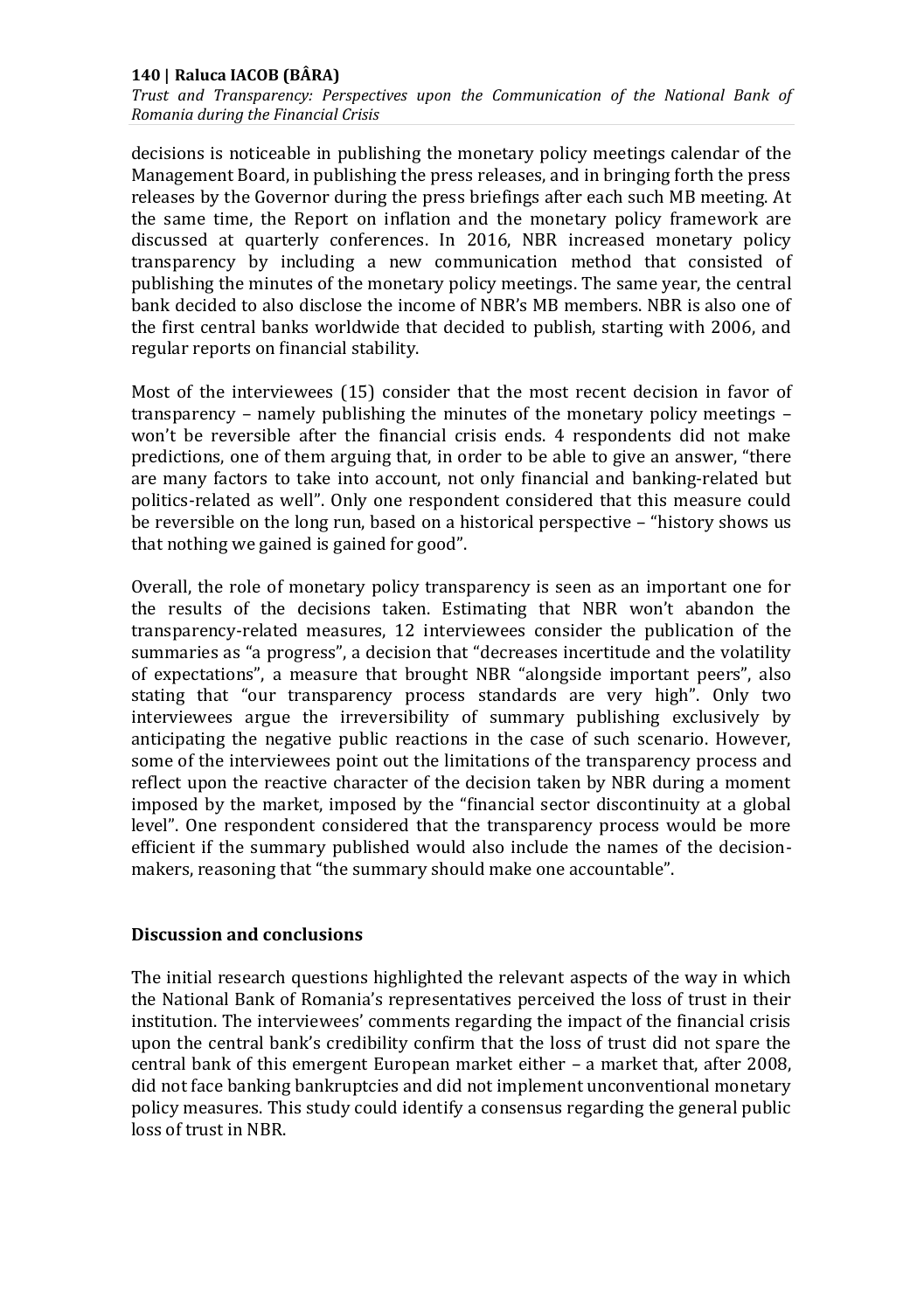This research concludes that the public loss of trust in NBR during the financial crisis can be explained, from the point of view of the central bank's representatives, by the following complementary factors: (i) a very high level of credibility that NBR used to have prior to 2008 and in the first part of the crisis, as well as assuming, in this context, certain powers that went beyond its mandate (ii) the overall loss of trust in the main actors of worldwide financial markets (iii) the low financial education level of the general public on the Romanian market.

Assuming powers beyond the mandate, which is a vulnerability of big central banks during crisis, as highlighted in several studies, as well as stated by representatives of these institutions – see (Blinder, 2013; El-Erian, 2016; Haldane, 2016; King, 2016) – also occurred in the case of the National Bank of Romania. Overall, the interviewees' opinions also point towards causes and arguments related to the public knowledge level regarding NBR's activity and fundamental goal (price stability), validating some of the results brought forth by researchers Ehrmann et al. (2013), Fischer and Hahn (2008), who had highlighted the relation between the knowledge about ECB and the trust in that institution.

Some interviewees reflected upon the communication strategy implemented by the institution and pointed out five communication tactics and directions, which, in their opinion, were missing from the communication strategy, but could have contributed to maintaining and increasing the general public trust in the institution during the period considered: a better coordination of public appearances, a proactive attitude, focusing on the fundamental goal of the central bank, diversifying the communication channels, and empathy. Following the assessment of the communication strategy applied after 2008, the results of this research can open a perspective upon the central bank's post-crisis communication strategy, a subject that could be a topic of future research.

In line with some of the research results conducted by Blinder et al. (2016), the answers of the 20 NBR representatives confirm the irreversible character of the decisions taken by the central bank of Romania in order to increase monetary policy transparency, by publishing the minutes of the monetary policy meetings.

All the communication tactics and directions highlighted by NBR's representatives with regard to the communication strategy during the crisis can become as many guidelines for both financial organizations and significant organizations for other markets managing high risks during financial crises periods especially. The findings should raise further reflection on the efficiency of the communication strategy and particularly on the proper toolkit mix and on the optimal communication strategy at the onset of a new possible financial crisis. Studying central banks communication could reveal relevant findings not only for enriching recent researches conducted in this area – as central bank communication has a recent history - but also for offering useful insights for other key-institutions on financial market and on other markets as well.

In order to examine the possibility to extend the findings of this qualitative research future research should focus on quantitative research. In pursuance of a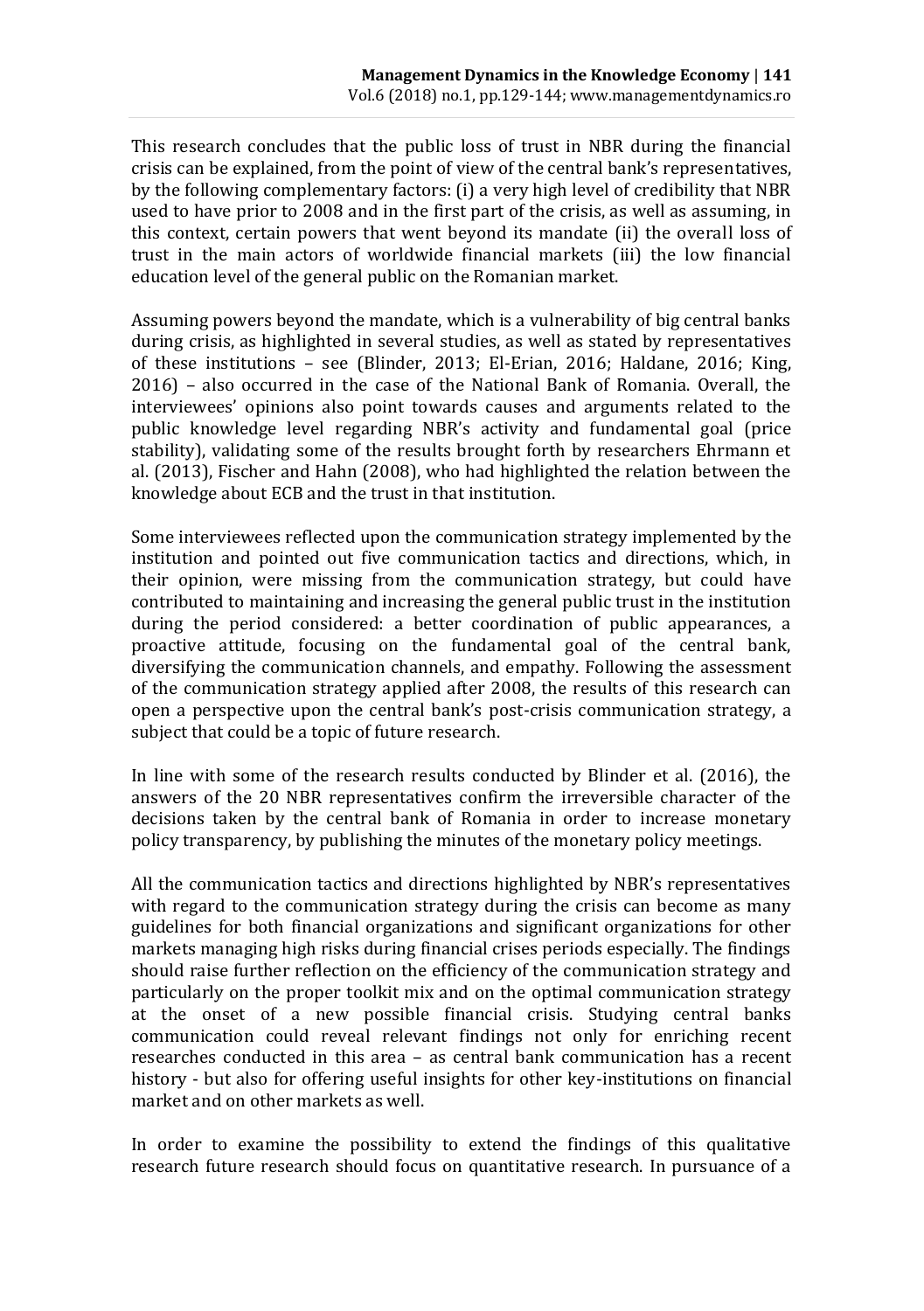*Trust and Transparency: Perspectives upon the Communication of the National Bank of Romania during the Financial Crisis* 

complete picture of the financial crisis impact upon NBR's credibility and of the results regarding the transparency process, this research can be complemented by a quantitative analysis based on a media analysis applied to 2014 - 2016, a period which is representative for the participation of the institution's officials in debates focused on the supervision and regulation of the banking sector. At the same time, the perception-related analysis can be complemented by the results of surveys focused on both general and specialized public, in order to highlight how the two audience categories perceived the loss of trust in the National Bank of Romania after 2008.

### **References**

- Bernanke, B. (2001). *Inflation targeting: lessons from the international experience*. New Jersey: Princeton University Press.
- Blinder, A.S. (2013). *After the Music Stopped: The Financial Crisis, the Response, and the Work Ahead*. New York: Penguin Publishing Group.
- Blinder, A.S., Ehrmann, M., de Haan, J., and Jansen, D.-J. (2016). *Necessity as the mother of invention: Monetary policy after the crisis* (Working paper No 2047). Retrieved from https://www.ecb.europ a.eu/pub/pdf/scpwps/ecb.wp2047.en.pdf?abe7bf104544fa3b8ba9be1bb85 c6ef2.
- Blinder, A.S., Ehrmann, M., Jansen, D.-J., and De Haan, J. (2017). *What will monetary policy look like after the crisis?* (Research Bulletin No. 39). Retrieved from https://www.ecb.europa.eu/pub/econo micresearch/resbull/2017/html/ecb.rb171018.en.html.
- Borio, C.E. (2011). *Central banking post-crisis: What compass for uncharted waters?* (BIS Working Papers No 353). Retrieved from https://www.bis.org/publ/work353.pdf.
- Ciocca, P. (2016). *Stabilising Capitalism. A greater Role for Central Banks*. Basingstoke: Palgrave Macmillan.
- Cismaru, D.-M., and Leovaridis, C. (2014). Internal communication and social dialogue in knowledge-based organizations. *Management Dynamics in the Knowledge Economy*, 1(3), 459-480.
- Coenen, G., Ehrmann, M., Gaballo, G., Hoffmann, P., Nakov, A., Nardelli, S., … and Strasser, G. (2017). *Communication of monetary policy in unconventional times* (Working paper No. 2080). Retrieved from https://www.ecb.europa.eu/pub/pdf/scpwps/ecb.wp2080.en.pdf.
- Dincer, N., and Eichengreen, B. (2013). Central bank transparency and independence: updates and new measures. *International Journal of Central Banking*, 1(1), 189-253.
- Dumiter, F.C. (2014). Central Bank independence, transparency and accountability indexes: a survey. *Timisoara Journal of Economics and Business*, 7(1), 35-54.
- Égert, B. (2007). Central bank interventions, communication and interest rate policy in emerging European economies. *Journal of Comparative Economics*, 35(2), 387-413.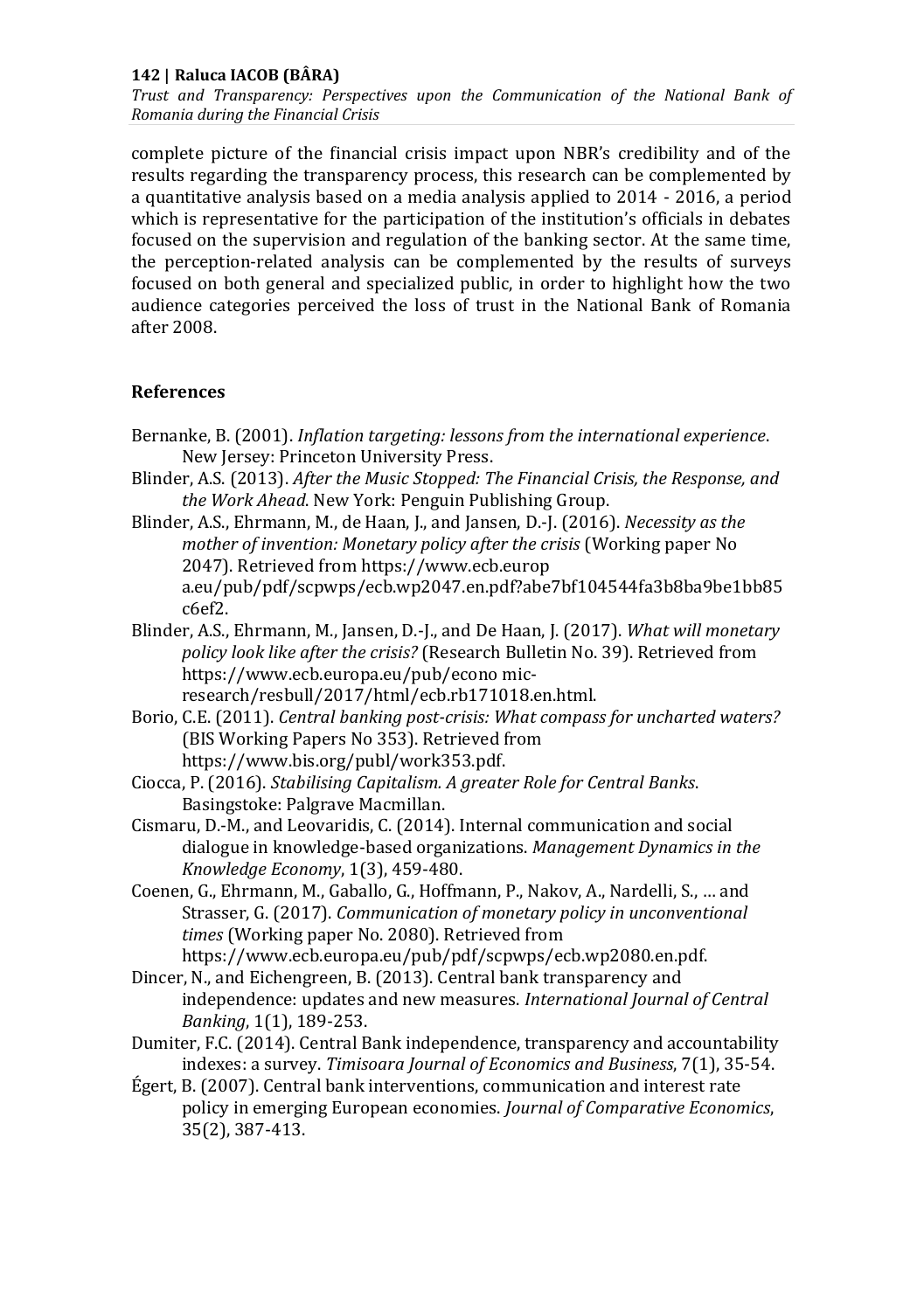Ehrmann, M., Eijffinger, S., and Fratzscher, M. (2012). The role of central bank transparency for guiding private sector forecasts. *The Scandinavian Journal of Economics*, 114(3), 1018-1052.

Ehrmann, M., Soudan, M., and Stracca, L. (2013). Explaining European Union citizens' trust in the European Central Bank in normal and crisis times. *The Scandinavian Journal of Economics*, 115(3), 781-807.

El-Erian, M.A. (2016). *The Only Game in Town: Central Banks, Instability, and Avoiding the Next Collapse*. New York: Random House Publishing Group.

Faust, J., and Svensson, L.E. (2001). Transparency and credibility: monetary policy with unobservable goals. *International Economic Review*, 42(2), 369-397.

Filardo, A.J., and Hofmann, B. (2014). Forward guidance at the zero lower bound. *BIS Quarterly Review*. Retrieved from

https://www.bis.org/publ/qtrpdf/r\_qt1403f.pdf.

Fischer, J.A., and Hahn, V. (2008). Determinants of trust in the European Central Bank. Retrieved from

http://citeseerx.ist.psu.edu/viewdoc/download?doi=10.1.1.622.676&rep=re p1&type=pdf.

Geraats, P.M. (2002). Central bank transparency. *The Economic Journal*, 112(483), 532-565.

Goodhart, C.A.E. (2011). The changing role of central banks. *Financial History Review*, 18(02), 135-154.

- Gosselin, P., Lotz, A., and Wyplosz, C. (2006). *How much information should interest rate-setting central banks reveal?* (HEI Working Paper No: 08/2006). Retrieved from http://repository.graduateinstitu te.ch/record/11773/files/HEIWP08-2006.pdf.
- Haldane, A.G. (2016). The Great Divide. Retrieved from https://www.bis.org/review/r160520b.pdf.

Holmes, D.R. (2013). *Economy of words: communicative imperatives in central banks*. Chicago: University of Chicago Press.

Horvath, R., and Vaško, D. (2016). Central bank transparency and financial stability. *Journal of Financial Stability*, 22(1), 45-56.

Hristev, V. (2014). Bank Stress-Testing Lessons from Central, Eastern and Southeastern European Countries. *Economic Alternatives*, 4(1), 92-109.

IRSOP (2016). The Romanian industry barometer. Retrieved from http://www.snspa.ro/snspa/info-snspa/comunicate-de-presa/item/1165 barometrul-industriei-din-romania-rezultatele-lunii-noiembrie-2016.

Jarocinski, M., and Karadi, P. (2017). Central Bank Information Shocks. Retrieved from https://editorialex press.com/cgi-

bin/conference/download.cgi?db\_name=EEAESEM2017&paper\_id=2486.

Jeanneau, S. (2009). *Communication of monetary policy decisions by central banks: what is revealed and why* (BIS Papers No. 47). Retrieved from https://www.bis.org/publ/bppdf/bispap47.pdf.

King, M. (2016). *The End of Alchemy: Money, Banking, and the Future of the Global Economy*. New York: W.W. Norton.

Kool, C., and Thornton, D.L. (2015). How effective is central bank forward guidance? Retrieved from https://files.stlouisfed.org/files/htdocs/wp/2012/2012- 063.pdf.